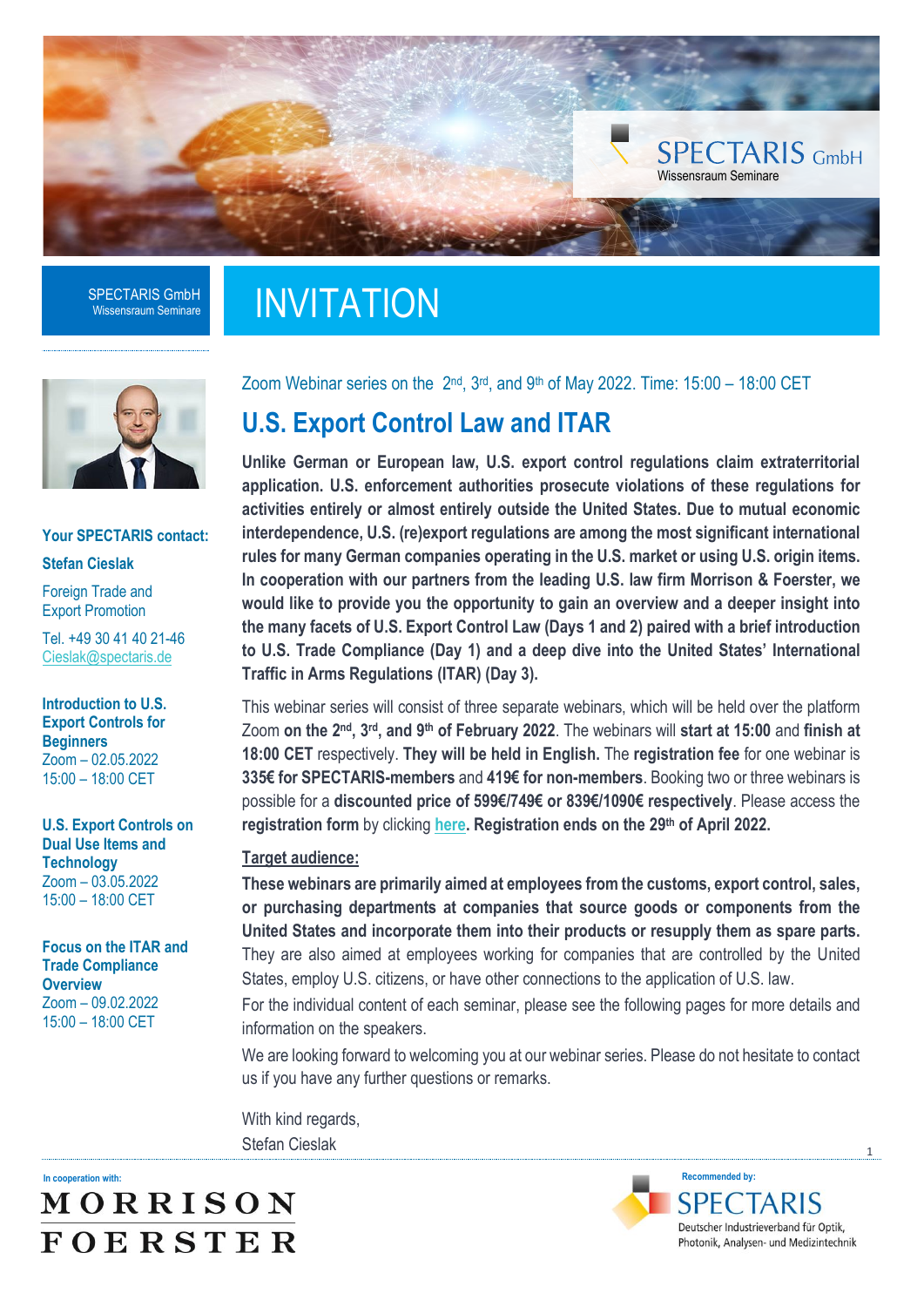

## **INVITATION**

#### **Day 1: Introduction to U.S. Export Controls for Beginners**

The first session is designed for beginners who want to approach the topic of U.S. export controls and learn about the audit steps that need to be taken to avoid sanctions.

#### **Seminar Content Day 1:**

- What are U.S. export controls?
- What authorities exist in the United States?
- What are the key terms and concepts?
- Why and how do U.S. export controls apply entities and transactions outside the United States, including in Germany?
- Introduction to the Export Administration Regulations: Controls on "dual-use" items and technology
	- o Classifying items on the Commerce Control List
	- o Understanding license requirements
	- o Understanding license exceptions
	- o Understanding end-use and end-user restrictions
- Introduction to the International Traffic in Arms Regulations: Controls on defense articles and technical data
- Introduction to U.S. Sanctions Programs: Controls on transactions with designated entities
	- o Who is sanctioned and how
	- o Licenses and license exceptions
	- Path to Effective Compliance Program
- Fundamentals and Benefits of a Robust Compliance Program
- Risk-based elements for trade compliance hygiene
	- o Internal Controls
	- o Recordkeeping
	- o Training
	- o Testing/Audit

**Your speakers on Day 1**: **Jonathan Babcock, Aki Bayz, Charles Capito, Narges Kahvazadeh and Brian K. Kidd**

**In cooperation with:** MORRISON **FOERSTER** 

#### **Recommended by: SPECTARIS** Deutscher Industrieverband für Optik,

Photonik, Analysen- und Medizintechnik

2

**Introduction to U.S. Export Controls for Beginners** Zoom – 02.05.2022 15:00 – 18:00 CET

**U.S. Export Controls on Dual Use Items and Technology** Zoom – 03.05.2022 15:00 – 18:00 CET

**Focus on the International Traffic in Arms Regulations (ITAR)** Zoom – 09.05.2022 15:00 – 18:00 CET

**Registration**

Please register for this webinar via eveeno by clicking **[here](https://eveeno.com/303316251)**

**Registration fee members/ non-members** One webinar: 335€/ 419€ Two webinars: 599€/ 749€ All webinars: 839€/ 1090€

**Registration deadline** 29th of April 2022

**Your SPECTARIS contact:**  Stefan Cieslak Tel.: 030 414021-46 [Cieslak@spectaris.de](mailto:Cieslak@spectaris.de)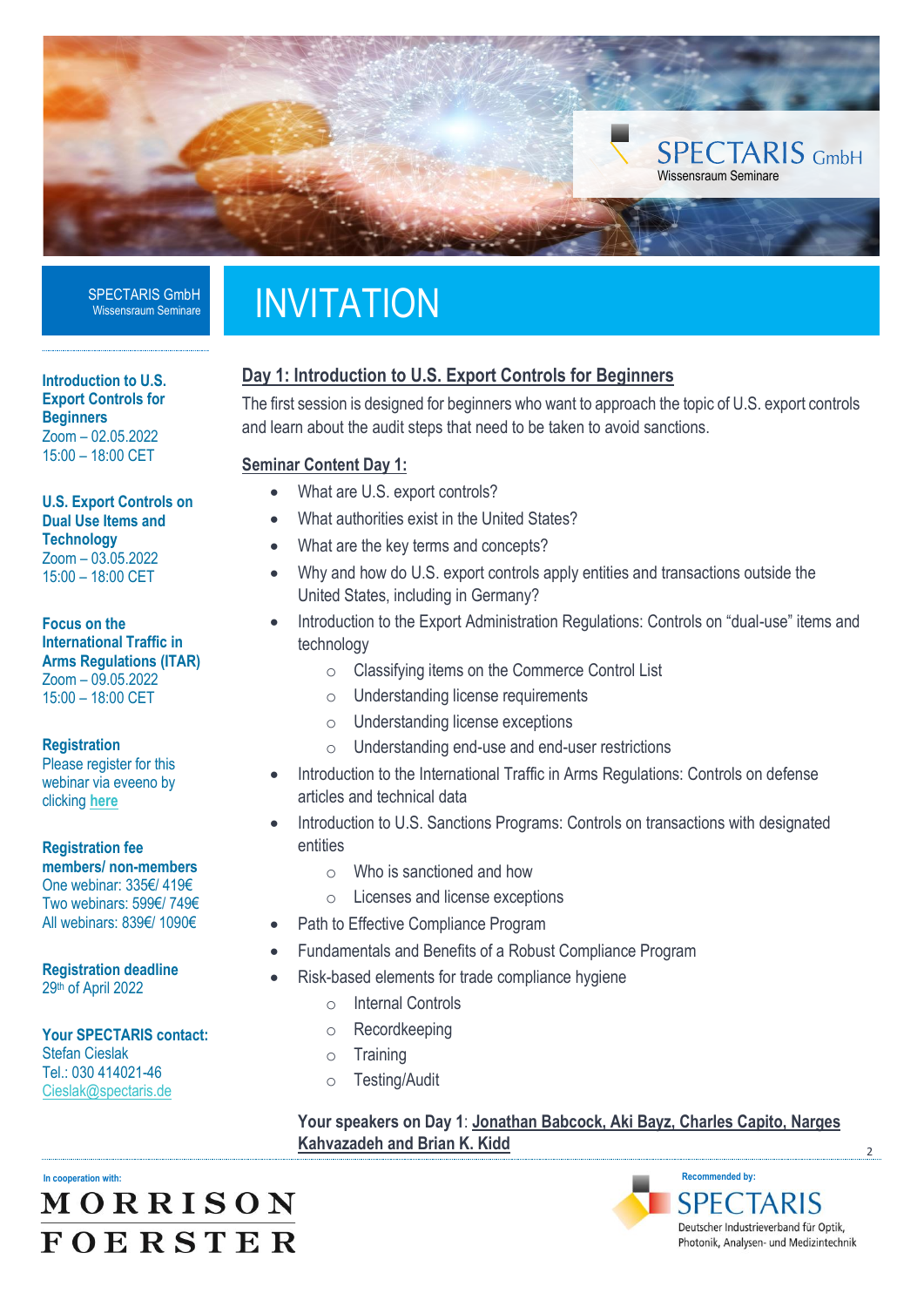

# **INVITATION**

### **Day 2: U.S. Export Controls on Dual Use Items and Technology**

During the second day, focus will be laid on the scope of the U.S. origin items, the general prohibitions and sanctions lists within the U.S. Export Administration Regulations as well as the export control regulations in emerging and foundational technologies.

#### **Seminar Content Day 2:**

- Jurisdiction Scope of the Export Administration Regulations:
	- o U.S.-origin items; de minimis rule; foreign direct product rule
	- o Training hypotheticals
- **EAR General Prohibitions** 
	- o Entity List, Denied Person List, Unverified List, Military End-User Lists
		- Contrast to other agency lists and OFAC 50% rule
	- o End-use and end-user based restrictions
	- o Related certifications and KYC processes
- Classification Deep Dive
	- $\circ$  Commerce Control List how to use effectively
	- $\circ$  Encryption Classification how to understand and apply
	- o Training example
- License exceptions
	- o When do they apply? When do they not apply?
	- o How to document user or reliance on license exception
- Takeaways from recent enforcement actions
- Emerging and Foundational Technologies
	- o Policies underlying focus on critical technologies
	- o What are emerging and foundational technologies?
	- o How are they currently controlled? How will they be controlled?
	- o Relevance to foreign direct investment regime (i.e., CFIUS)

Your speakers on day 2: **Jonathan Babcock, Aki Bayz, Joseph Benkert, Charles Capito and Narges Kahvazadeh**

**In cooperation with:** MORRISON **FOERSTER** 

**SPECTARIS** Deutscher Industrieverband für Optik, Photonik, Analysen- und Medizintechnik

**Recommended by:**

3

**Introduction to U.S. Export Controls for Beginners** Zoom – 02.05.2022 15:00 – 18:00 CET

**U.S. Export Controls on Dual Use Items and Technology** Zoom – 03.05.2022 15:00 – 18:00 CET

**Focus on the International Traffic in Arms Regulations (ITAR)** Zoom – 09.05.2022 15:00 – 18:00 CET

**Registration** Please register for this webinar via eveeno by clicking **[here](https://eveeno.com/303316251)**

**Registration fee members/ non-members** One webinar: 335€/ 419€ Two webinars: 599€/ 749€ All webinars: 839€/ 1090€

**Registration deadline** 29th of April 2022

**Your SPECTARIS contact:**  Stefan Cieslak Tel.: 030 414021-46 [Cieslak@spectaris.de](mailto:Cieslak@spectaris.de)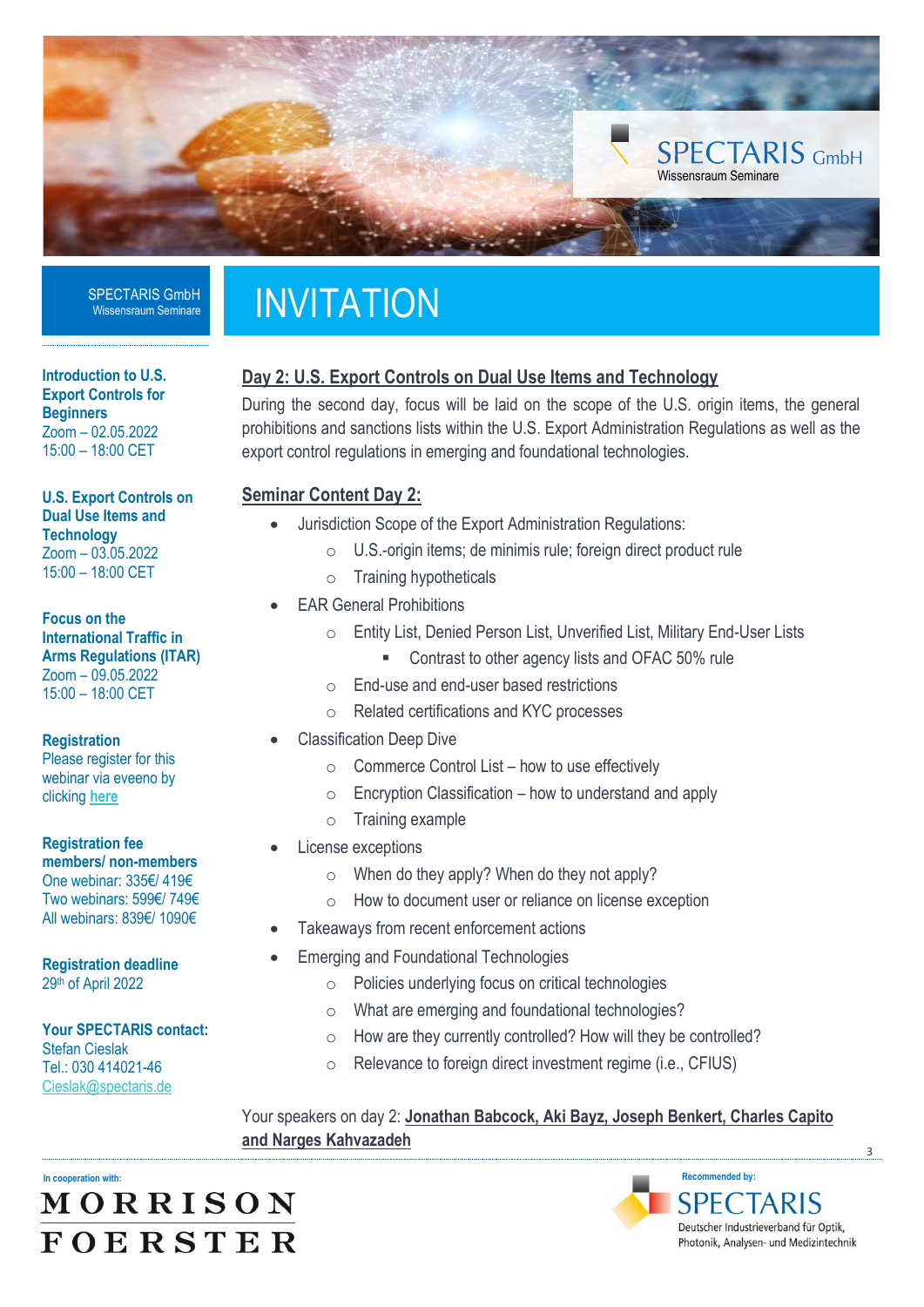

# **INVITATION**

### **Day 3: Focus on the International Traffic in Arms Regulations (ITAR)**

The third webinar will focus on the International Traffic in Arms Regulation.

#### **Seminar Content Day 3:**

- What is the ITAR and what does it regulate?
- The ITAR's broad extraterritorial scope?
- Structure and interpretation of the U.S. Munitions List
- Classification issues
	- o Commodity jurisdiction process
	- o What does "specially designed" mean?
- Registration and licensing fundamentals
- Voluntary and Mandatory Disclosures
- Penalties for Violations and Enforcement Trends

#### Your speakers on day 3: **Aki Bayz, Charles Capito, Narges Kahvazadeh, James Koukios, and Brandon L. Van Grack**

**Introduction to U.S. Export Controls for Beginners** Zoom – 02.05.2022 15:00 – 18:00 CET

**U.S. Export Controls on Dual Use Items and Technology** Zoom – 03.05.2022 15:00 – 18:00 CET

**Focus on the International Traffic in Arms Regulations (ITAR)** Zoom – 09.05.2022 15:00 – 18:00 CET

**Registration**

Please register for this webinar via eveeno by clicking **[here](https://eveeno.com/303316251)**

**Registration fee members/ non-members** One webinar: 335€/ 419€ Two webinars: 599€/ 749€ All webinars: 839€/ 1090€

**Registration deadline** 29th of April 2022

**Your SPECTARIS contact:**  Stefan Cieslak Tel.: 030 414021-46 [Cieslak@spectaris.de](mailto:Cieslak@spectaris.de)

**In cooperation with: MORRISON FOERSTER** 



 $\overline{A}$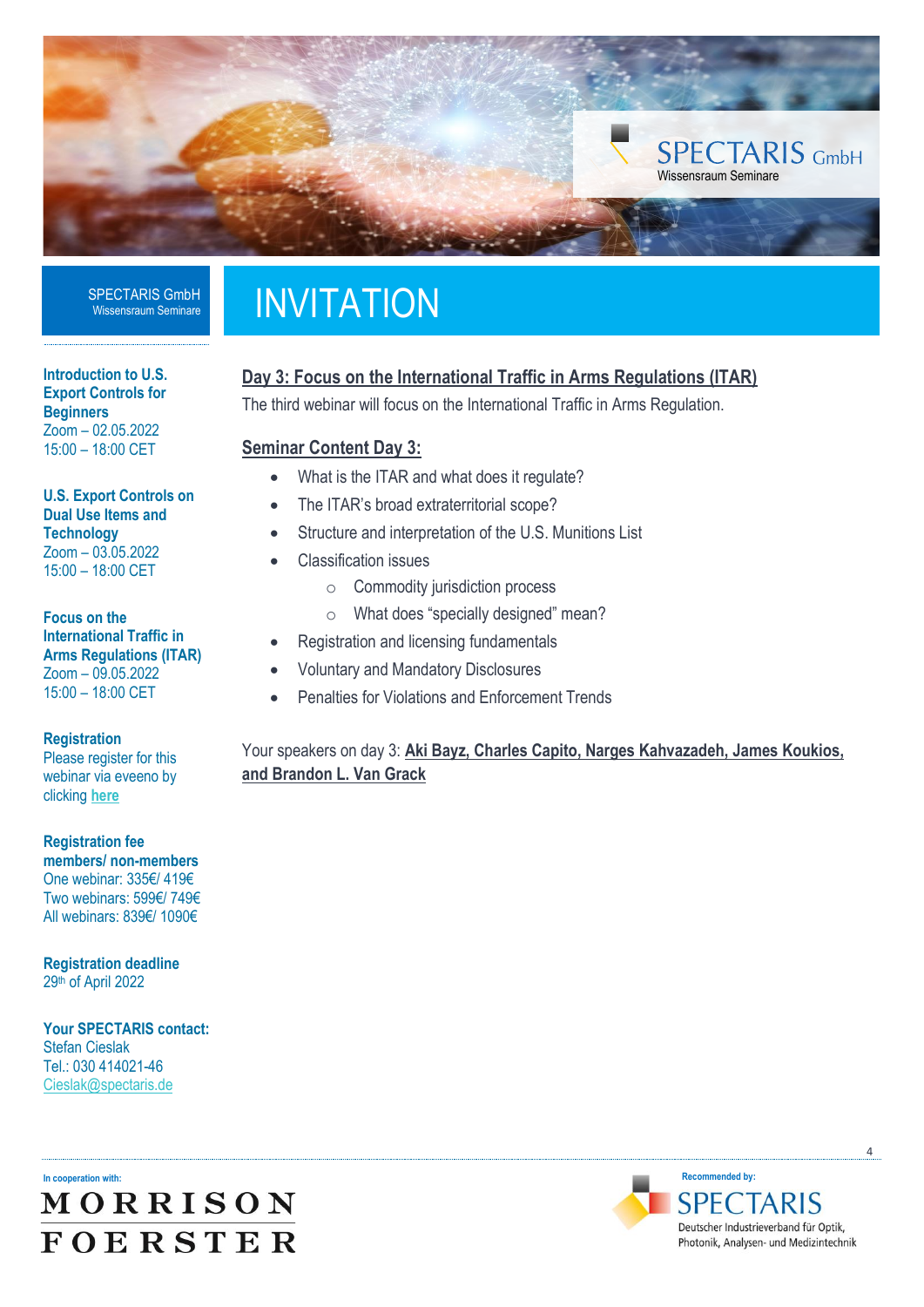

**Introduction to U.S. Export Controls for Beginners** Zoom – 02.05.2022 15:00 – 18:00 CET

**U.S. Export Controls on Dual Use Items and Technology** Zoom – 03.05.2022 15:00 – 18:00 CET

**Focus on the International Traffic in Arms Regulations (ITAR)** Zoom – 09.05.2022 15:00 – 18:00 CET

**Registration** Please register for this webinar via eveeno by clicking **[here](https://eveeno.com/303316251)**

**Registration fee members/ non-members** One webinar: 335€/ 419€ Two webinars: 599€/ 749€ All webinars: 839€/ 1090€

**Registration deadline** 29th of April 2022

**Your SPECTARIS contact:**  Stefan Cieslak Tel.: 030 414021-46 [Cieslak@spectaris.de](mailto:Cieslak@spectaris.de)

## **INVITATION**

#### **Speakers List**

During the webinar series, we have the pleasure to welcome nine speakers from our partner Morrison & Foerster LLP. Eight of them will connect to us directly from the U.S. headquarter sharing their valuable practitioner insights. We have the pleasure to present the following speakers:

#### **Jonathan Babcock**

Jonathan Babcock is an associate in Morrison & Foerster's National Security Group. His practice focuses on advising clients on national security regulatory compliance and transactional matters. Specifically, Jonathan advises clients on U.S. foreign investment approvals involving the Committee on Foreign Investment in the United States (CFIUS), the Export Administration Regulations (EAR), the International Traffic in Arms Regulations (ITAR), and U.S. sanctions and embargoes administered by the Office of Foreign Assets Control (OFAC). Prior to joining Morrison & Foerster, Jonathan practiced in the International Trade and National Security practice groups of a prominent D.C. law firm.

#### **Aki Bayz**

Aki Bayz has a multidisciplinary practice covering national security regulatory compliance and transactional matters. Aki advises clients on compliance with the applicable trade sanctions and economic embargoes administered by the Treasury Department Office of Foreign Assets Control (OFAC), the export control and anti-boycott requirements of the Commerce Department Bureau of Industry and Security (BIS), and military items subject to the jurisdiction of the State Department Directorate of Defense Trade Controls (DDTC). Aki's clients cover a broad range of companies, from multinational corporations engaged in international transactions worldwide to start-up entities exporting for the first time, and across an array of industries and sectors, including information technology, telecommunications, financial services, basic commodities, consumer goods, defense electronics, aerospace, biotechnology, medical devices, and semiconductors.

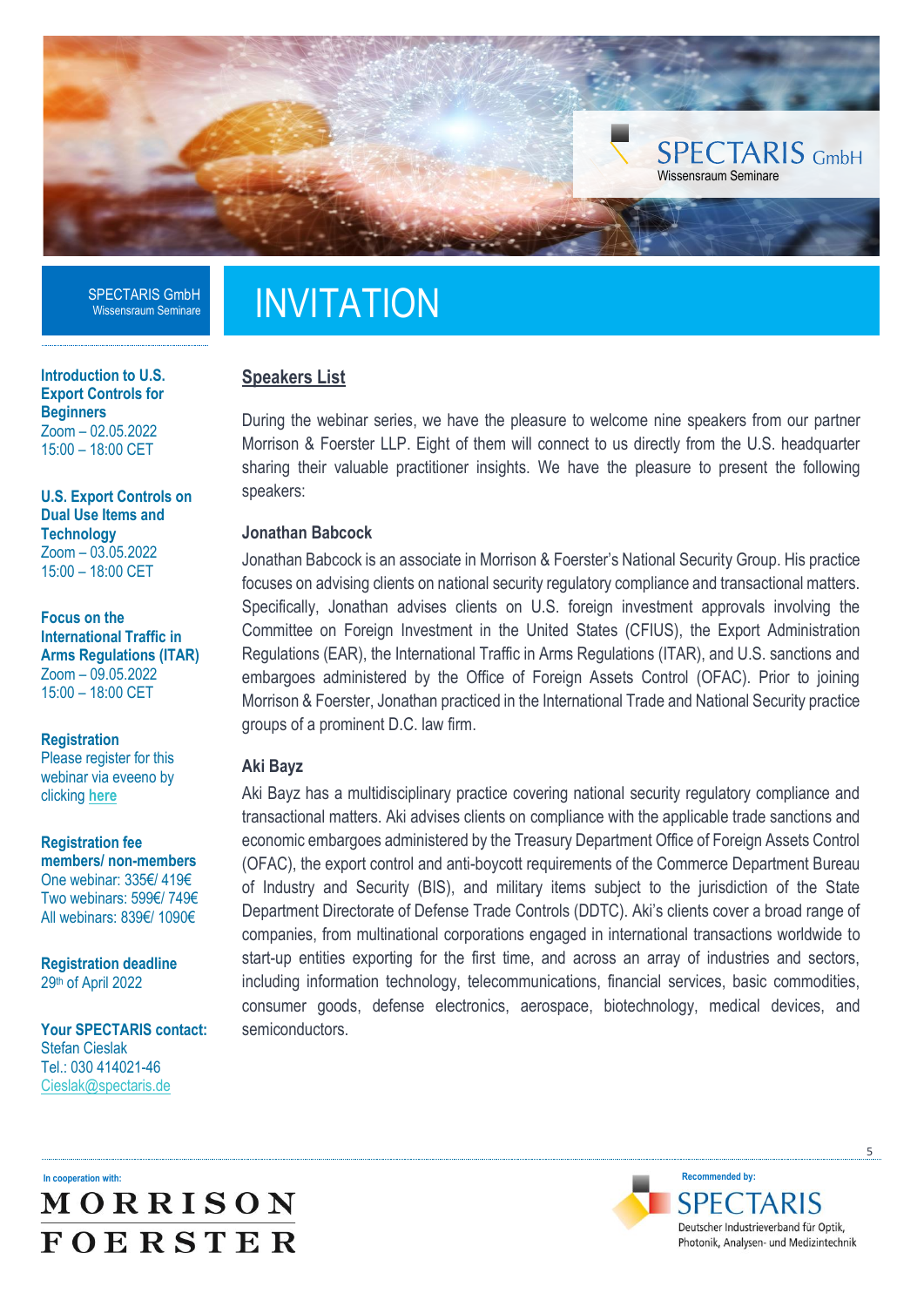

**Introduction to U.S. Export Controls for Beginners** Zoom – 02.05.2022 15:00 – 18:00 CET

**U.S. Export Controls on Dual Use Items and Technology** Zoom – 03.05.2022 15:00 – 18:00 CET

**Focus on the International Traffic in Arms Regulations (ITAR)** Zoom – 09.05.2022 15:00 – 18:00 CET

**Registration** Please register for this

webinar via eveeno by clicking **[here](https://eveeno.com/303316251)**

**Registration fee members/ non-members** One webinar: 335€/ 419€ Two webinars: 599€/ 749€ All webinars: 839€/ 1090€

**Registration deadline** 29th of April 2022

**Your SPECTARIS contact:**  Stefan Cieslak Tel.: 030 414021-46 [Cieslak@spectaris.de](mailto:Cieslak@spectaris.de)

# **INVITATION**

#### **Joseph Benkert**

Joseph Benkert is a senior advisor in Morrison & Foerster's National Security practice group. He advises clients on critical national security matters pertaining to the Committee on Foreign Investment in the United States (CFIUS), export controls, and various regulatory and compliance issues. Mr. Benkert previously served as a leading civilian official in the Department of Defense (DoD) from 2003-2009 under both the Bush and Obama administrations, including as Assistant Secretary of Defense for Global Security Affairs after being nominated by President Bush and confirmed by the Senate. Mr. Benkert's responsibilities at DoD included managing technology security policy, the reform of export control processes, numerous sensitive nonproliferation projects, and a broad range of other defense-related issues. He continues to serve as an advisor on DoD's Threat Reduction Advisory Committee. While at the DoD, Mr. Benkert also led the department's involvement in numerous complex matters before CFIUS. He oversaw more than 400 CFIUS cases and represented DoD in CFIUS deliberations determining whether a foreign investment in a U.S. company or its operations represented a national security risk.

#### **Charles Capito**

Charles Capito is a partner in both Morrison & Foerster's National Security and Government Contracts + Public Procurement practices. Charles regularly advises clients on critical regulatory regimes in the national security space. Whether in the context of specific transactions or day-today counseling, clients rely on Charles to help them comply with and operate under U.S. export controls, in particular, the International Traffic in Arms Regulations (ITAR) and Export Administration Regulations (EAR). These regimes, especially the EAR, are undergoing noteworthy and complex changes, and now play key roles in other legal regimes like CFIUS. In addition, government contractors with access to classified information and their investors go to Charles to understand their obligations under the National Industrial Security Program (NISP) and, in particular, the sensitive issues presented by foreign ownership, control, or influence (FOCI) in this space.



**Recommended by: SPECTARIS** Deutscher Industrieverband für Optik, Photonik, Analysen- und Medizintechnik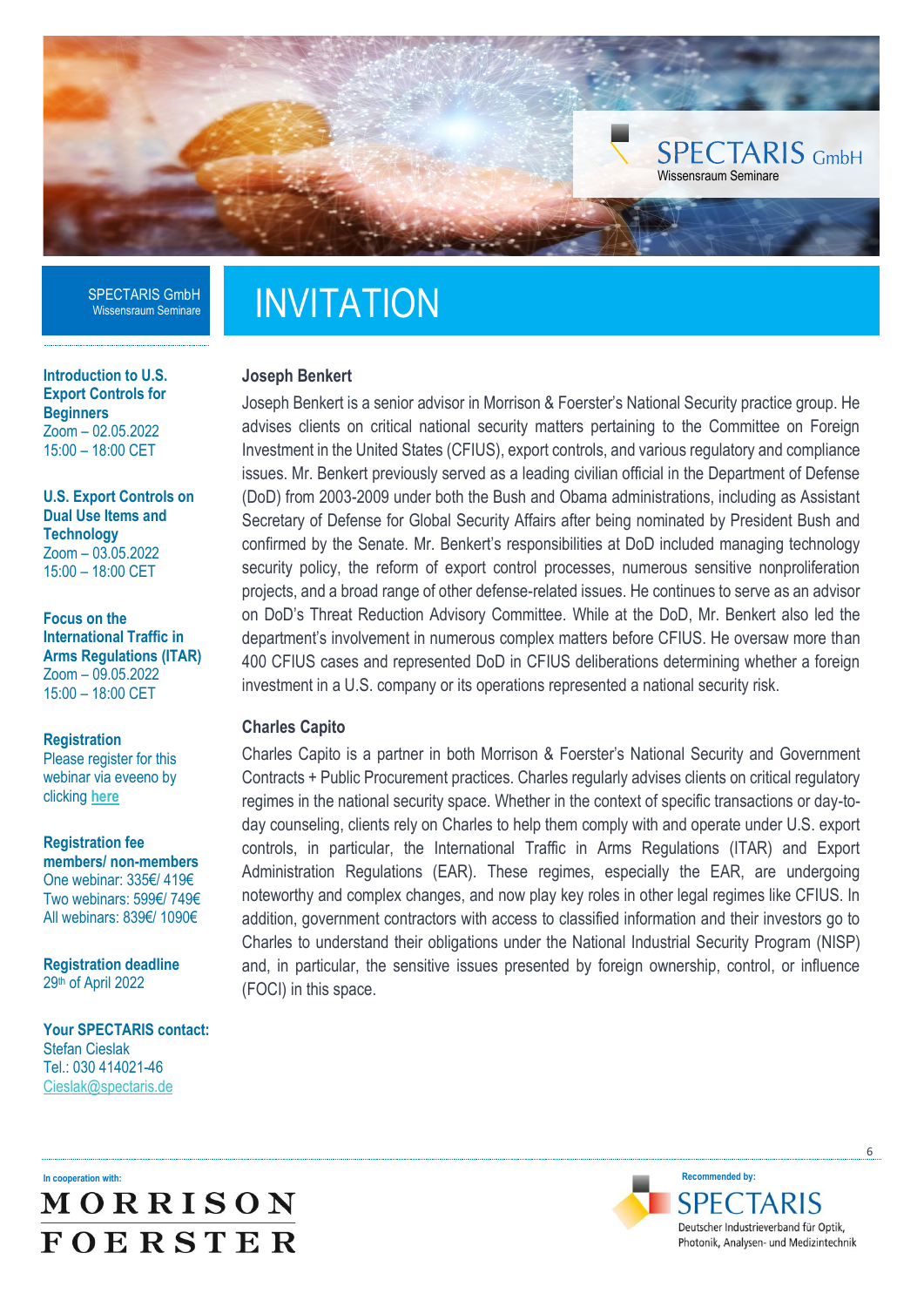

**Introduction to U.S. Export Controls for Beginners** Zoom – 02.05.2022 15:00 – 18:00 CET

**U.S. Export Controls on Dual Use Items and Technology** Zoom – 03.05.2022 15:00 – 18:00 CET

**Focus on the International Traffic in Arms Regulations (ITAR)** Zoom – 09.05.2022 15:00 – 18:00 CET

**Registration** Please register for this webinar via eveeno by clicking **[here](https://eveeno.com/303316251)**

**Registration fee members/ non-members** One webinar: 335€/ 419€ Two webinars: 599€/ 749€ All webinars: 839€/ 1090€

**Registration deadline** 29th of April 2022

**Your SPECTARIS contact:**  Stefan Cieslak Tel.: 030 414021-46 [Cieslak@spectaris.de](mailto:Cieslak@spectaris.de)

# **INVITATION**

#### **Dr. Felix Helmstädter**

Dr. Felix Helmstädter runs a broad regulatory practice spanning from National Security, Sanctions and Export Control to Government Contracts, and Competition matters. Major companies, public sector entities, and innovative businesses trust his advice in complex strategic and compliance matters involving implications under EU and German regulatory law. They rely on his specific know-how in foreign trade matters comprising EU sanctions and export control compliance counselling with the ability to detect and respond to U.S. and other global foreign trade law issues in cooperation with Morrison & Foerster's experts in these jurisdictions, including conflict of law issues. He is also representing non-EU investors in foreign investment control clearance proceedings, and in other complex matters involving cybersecurity or further national security concerns. Felix leads large-scale internal investigation or regulatory law-driven transactional projects and is particularly experienced in providing strategic advice to market entrants and representing clients in sophisticated multiparty negotiations. He regularly represents clients in administrative proceedings as well as public and civil law disputes before national and European authorities and courts, including in public procurement matters and bid protests.

#### **Narges Kahvazadeh**

Narges Kahvazadeh is a member of Morrison & Foerster's National Security Group. She advises clients on various aspects of regulatory compliance affecting international business and concentrates on export controls such as the Export Administration Regulations ("EAR"), the International Traffic in Arms Regulations ("ITAR"), and sanctions programs as enforced by the U.S. Department of the Treasury's Office of Foreign Assets Control ("OFAC"). Narges has experience creating and enhancing trade compliance programs, benchmarking best practices, assisting with classification licensing activities, compliance reviews and disclosures. She also advises on the impact of changes in U.S. and international trade policy and matters related to trade in technology and information services, including encryption controls, and conducting due diligence on individual transactions.

#### **Brian K. Kidd**

Brian K. Kidd is former Chief of the Market Integrity and Major Frauds (MIMF) Unit of the Criminal Division's Fraud Section at the United States Department of Justice (DOJ) and a partner in Morrison & Foerster's Investigations + White Collar Defense Practice Group. At DOJ, Brian

**In cooperation with:** MORRISON **FOERSTER** 

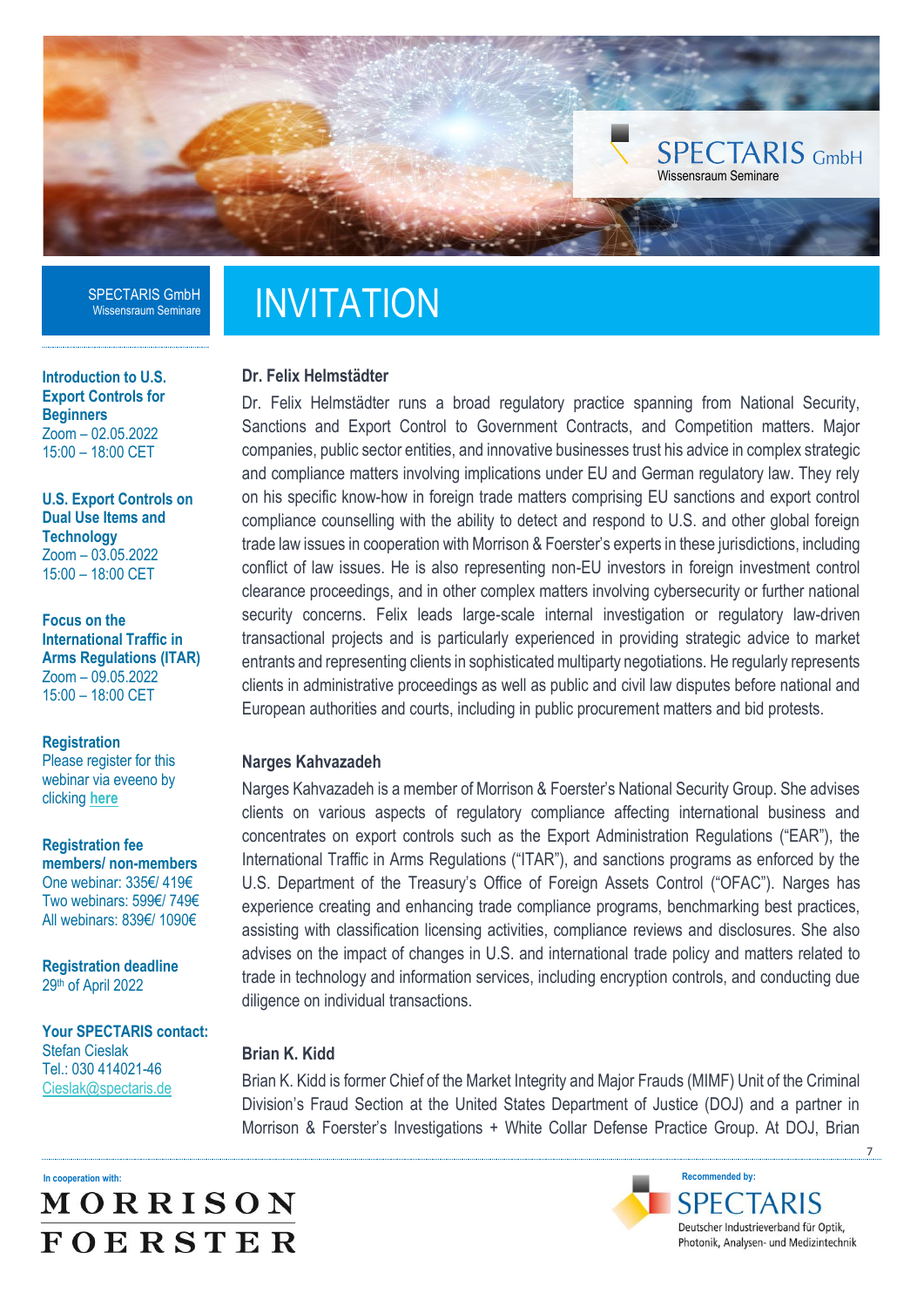

**Introduction to U.S. Export Controls for Beginners** Zoom – 02.05.2022 15:00 – 18:00 CET

**U.S. Export Controls on Dual Use Items and Technology** Zoom – 03.05.2022 15:00 – 18:00 CET

**Focus on the International Traffic in Arms Regulations (ITAR)** Zoom – 09.05.2022 15:00 – 18:00 CET

**Registration** Please register for this webinar via eveeno by clicking **[here](https://eveeno.com/303316251)**

**Registration fee members/ non-members** One webinar: 335€/ 419€ Two webinars: 599€/ 749€ All webinars: 839€/ 1090€

**Registration deadline** 29th of April 2022

**Your SPECTARIS contact:**  Stefan Cieslak Tel.: 030 414021-46 [Cieslak@spectaris.de](mailto:Cieslak@spectaris.de)

### **In cooperation with:** MORRISON **FOERSTER**

### **INVITATION**

supervised a team of roughly 40 federal prosecutors and oversaw virtually all major fraud cases, with a special focus on investigating and prosecuting complex securities, commodities, and other major corporate fraud cases. Brian oversaw cross-border and corporate prosecutions involving market manipulation, spoofing, insider trading, money laundering, bribery, cryptocurrency, accounting, and procurement fraud. During his tenure as Chief, Brian oversaw a number of significant corporate resolutions, including against some of the country's largest financial institutions, healthcare companies, government contractors, and automotive companies. Brian also served as Chair of DOJ's Securities and Commodities Fraud Working Group, where he worked closely with senior leaders at the U.S. Securities and Exchange Commission, Commodity Futures Trading Commission, Federal Deposit Insurance Corporation, and the Federal Reserve

#### **James Koukios**

James Koukios is co-chair of Morrison & Foerster's Securities Litigation, Enforcement, and White Collar Defense Group and serves as Global Co-Head of the FCPA + Anti-Corruption Practice. James represents companies and individuals in high stakes government enforcement actions and complex internal investigations. An experienced trial attorney and former federal prosecutor, James has tried over 20 federal jury cases, including serving as the lead prosecutor in two landmark FCPA related trials: United States v. Esquenazi and United States v. Duperval. James also served as a lead prosecutor in United States v. AEY Inc., a defense procurement fraud and export licensing case that served as the basis for the 2016 film War Dogs. While at DOJ, James investigated and prosecuted healthcare fraud, procurement fraud, domestic and foreign corruption, money laundering, and export control offenses, working closely with state, federal, and foreign law enforcement officials, as well as the U.S. Securities and Exchange Commission (SEC); U.S. Departments of Defense, State, and Commerce; and intelligence agencies.

#### **Brandon L. Van Grack**

the 2016 presidential election. As Counsel to the Assistant Attorney General, Brandon oversaw  $_{\rm g}$ Brandon L. Van Grack co-chairs Morrison & Foerster's National Security and Global Risk + Crisis Management groups. His practice focuses on investigations, criminal defense, and compliance matters involving export controls and sanctions, foreign investment, and cyber incidents. Brandon's arrival to the firm follows more than a decade of service at the U.S. Department of Justice (DOJ), where he held multiple senior positions. Most recently, he was Chief of DOJ's Foreign Agents Registration Act (FARA) Unit, after serving as a lead prosecutor for Special Counsel Robert S. Mueller III's investigation of the Russian government's efforts to interfere in

> **Recommended by: SPECTARIS** Deutscher Industrieverband für Optik, Photonik, Analysen- und Medizintechnik